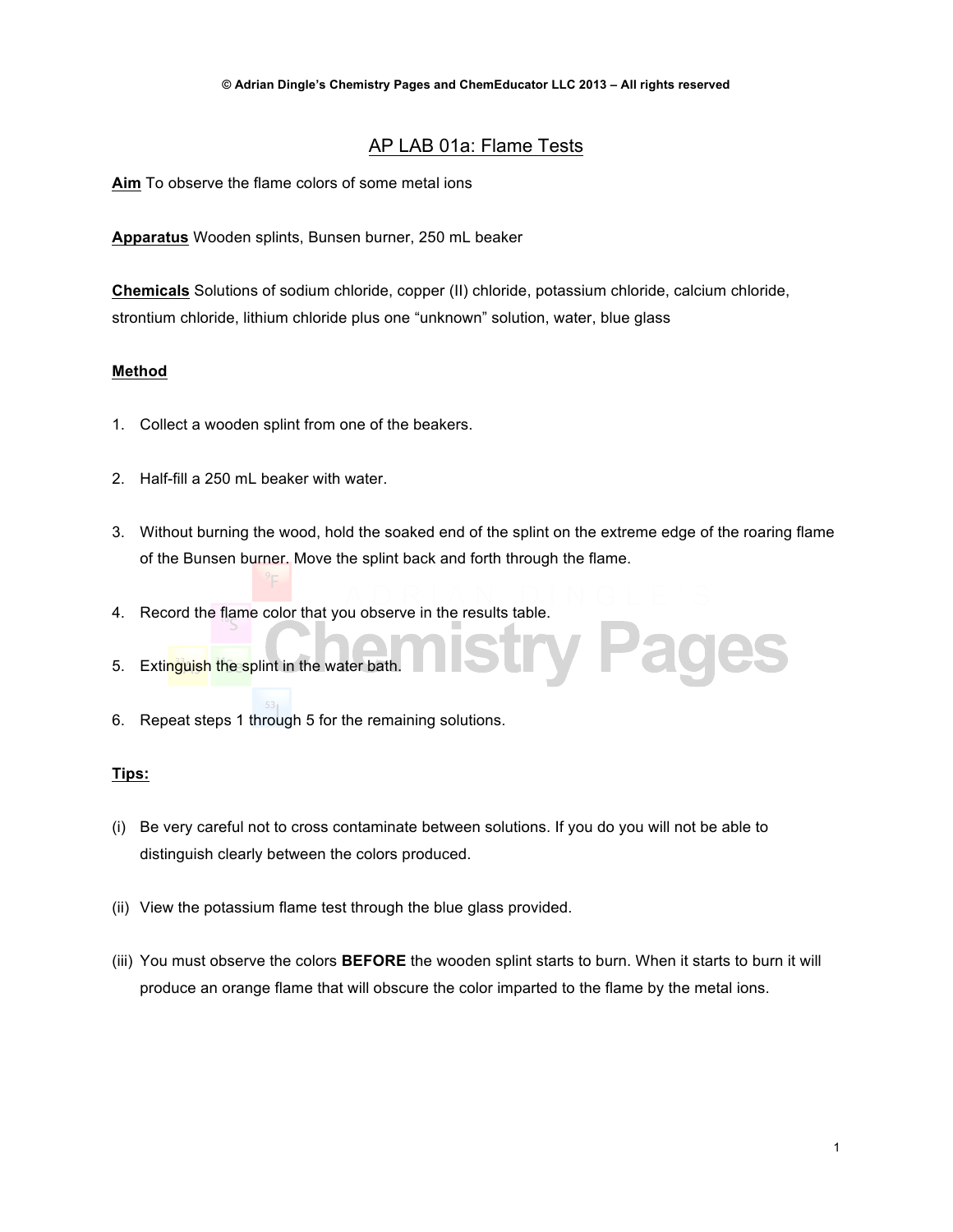# **Results**

| <b>Solution</b>                   | <b>Flame Color</b> |
|-----------------------------------|--------------------|
| sodium chloride                   |                    |
| copper(II) chloride               |                    |
| potassium chloride                |                    |
| calcium chloride                  |                    |
| strontium chloride                |                    |
| lithium chloride                  |                    |
| <b>UNKNOWN</b><br>16 <sub>C</sub> |                    |
|                                   |                    |
|                                   |                    |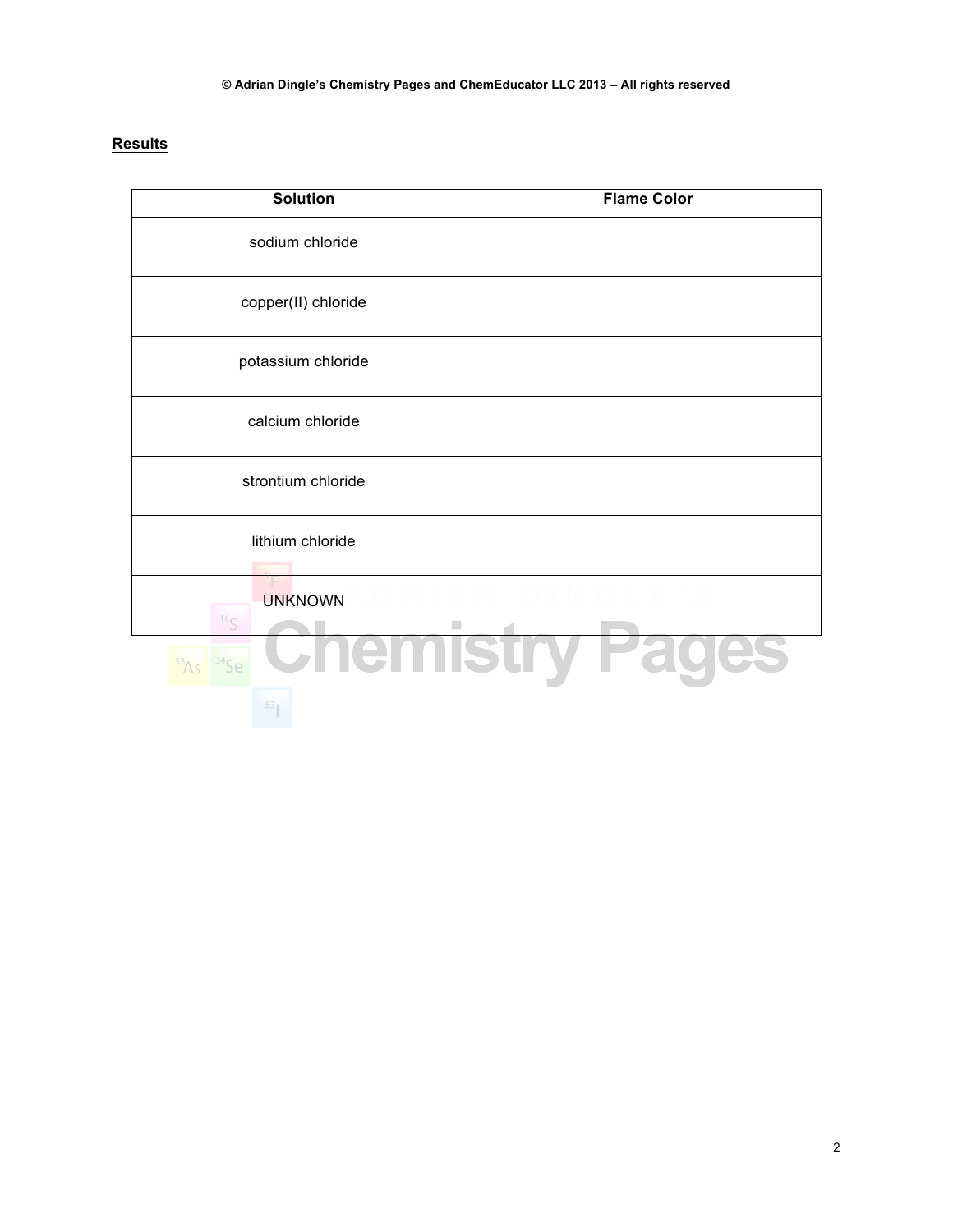#### **Conclusion/Calculation**

Read the following paragraph below before answering the questions that follow.

*The normal configuration of the electrons about the atom or ion of an element is called "the ground state". The electrons of this stable particle are at their lowest possible energy level. However, when these stable particles are heated to very high temperatures, some of the electrons leave their "ground state" and become "excited"; that is, these electrons move to a higher energy level. They do so by absorbing heat energy. This "excited" state is unstable and the tendency of these "excited" electrons is to return to their "ground state". As these electrons return to the "ground state" they release the absorbed heat energy in the form of electromagnetic energy. Some of this released energy falls in the visible light region of the electromagnetic spectrum. The energy released in this region of the spectrum will be in the form of visible light possessing color. A red color light possesses low*  energy, while a violet color light possesses high energy. The color of the visible light released can confirm the *identity of an element. This technique of confirmation is called a flame test. Metallic atoms and ions possess electrons that are easily "excited". This being the case, the flame test is a quick, simple technique to help identify a particular metal.*

1. From your results which substances were more difficult to distinguish from one another and explain why it was so?



- 2. Based on your results, which metal ion was most likely present in the unknown solution?
- 3. Identify two things that people may have done incorrectly that would have caused them to get totally different answers from the rest of the class. Be specific about what might have been done.

(i)

(ii)